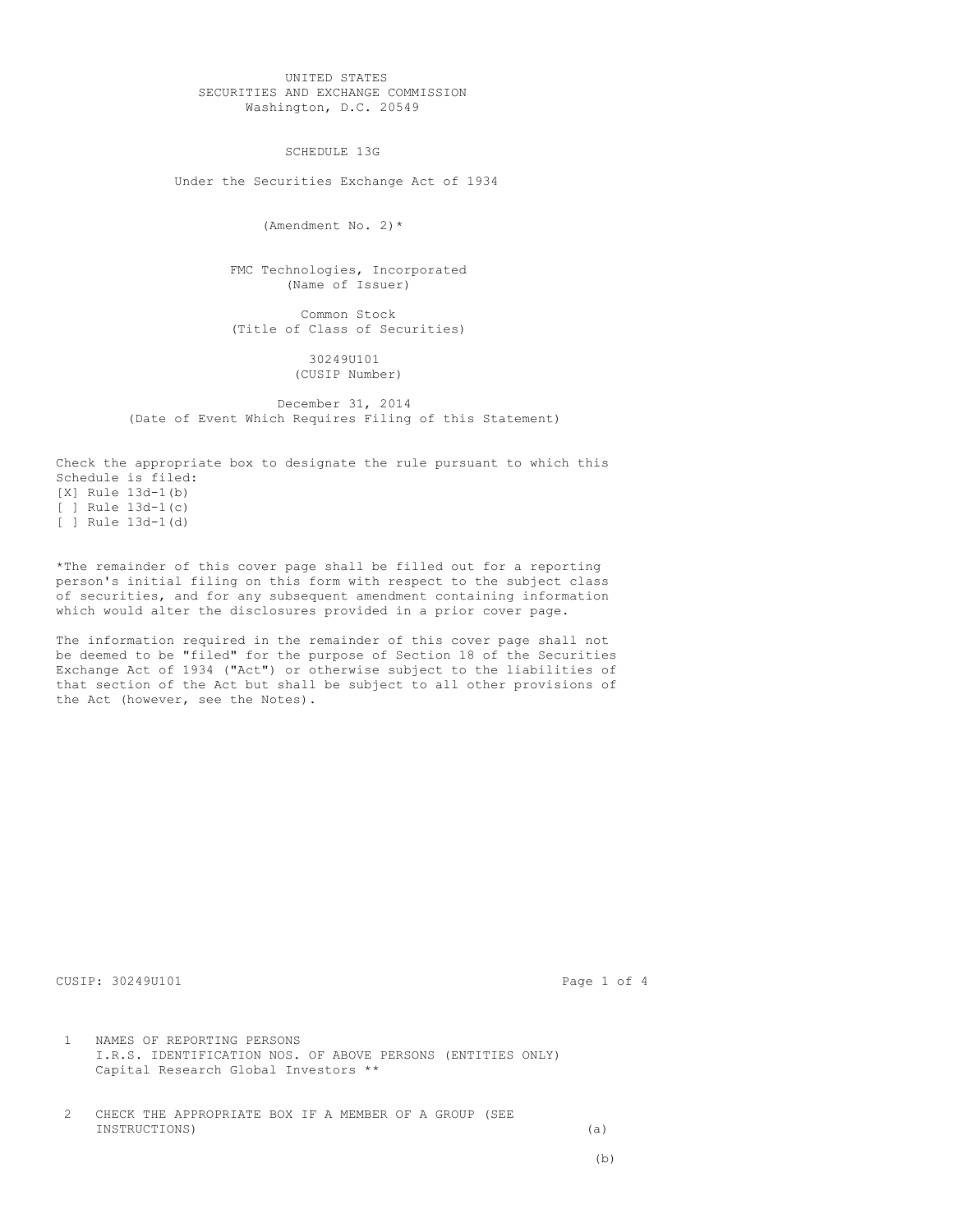3 SEC USE ONLY

4 CITIZENSHIP OR PLACE OF ORGANIZATION

Delaware

5 SOLE VOTING POWER

18,556,322

6 SHARED VOTING POWER NUMBER OF SHARES NONE BENEFICIALL Y OWNED BY 7 SOLE DISPOSITIVE POWER EACH REPORTING 18,556,322 PERSON WITH: 8 SHARED DISPOSITIVE POWER

NONE

9 AGGREGATE AMOUNT BENEFICIALLY OWNED BY EACH REPORTING PERSON

18,556,322 Beneficial ownership disclaimed pursuant to Rule 13d-4

- 10 CHECK BOX IF THE AGGREGATE AMOUNT IN ROW (9) EXCLUDES CERTAIN SHARES (SEE INSTRUCTIONS)
- 11 PERCENT OF CLASS REPRESENTED BY AMOUNT IN ROW 9
	- 7.9%
- 12 TYPE OF REPORTING PERSON (SEE INSTRUCTIONS)

T<sub>A</sub>

\*\* A division of Capital Research and Management Company (CRMC)

CUSIP: 30249U101 Page 2 of 4

SECURITIES AND EXCHANGE COMMISSION Washington, DC 20549

Schedule 13G Under the Securities Exchange Act of 1934

Amendment No. 2

- Item 1(a) Name of Issuer: FMC Technologies, Incorporated
- Item 1(b) Address of Issuer's Principal Executive Offices: 5875 N. Sam Houston Parkway W Houston TX 77086
- Item 2(a) Name of Person(s) Filing: Capital Research Global Investors
- Item 2(b) Address of Principal Business Office or, if none, Residence: 333 South Hope Street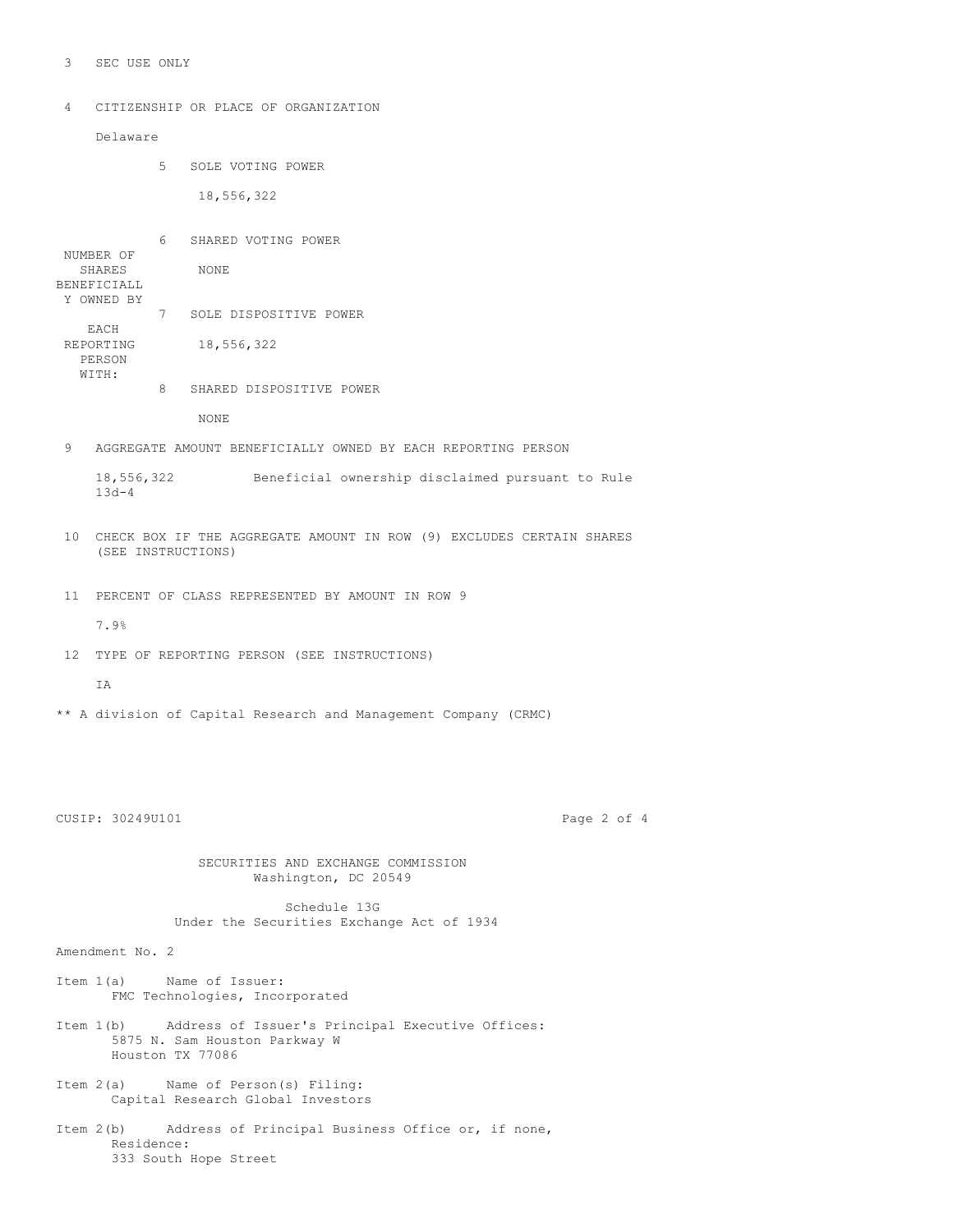Los Angeles, CA 90071

Item 2(c) Citizenship: N/A

Item 2(d) Title of Class of Securities: Common Stock

Item 2(e) CUSIP Number: 30249U101

Item 3 If this statement is filed pursuant to sections 240.13d-1(b) or 240.13d-2(b) or (c), check whether the person filing is a: (e) [X] An investment adviser in accordance with section 240.13d-1(b)(1)(ii)(E).

Item 4 Ownership

Provide the following information regarding the aggregate number and percentage of the class of securities of the issuer identified in Item 1.

- (a) Amount beneficially owned:<br>(b) Percent of class:
- Percent of class:
- (c) Number of shares as to which the person has:
- (i) Sole power to vote or to direct the vote:
- (ii) Shared power to vote or to direct the vote:
- (iii) Sole power to dispose or to direct the disposition of:
- (iv) Shared power to dispose or to direct the disposition of:

See page 2

Capital Research Global Investors is deemed to be the beneficial owner of 18,556,322 shares or 7.9% of the 233,846,456 shares believed to be outstanding as a result of CRMC acting as investment adviser to various investment companies registered under Section 8 of the Investment Company Act of 1940.

## CUSIP: 30249U101 Page 3 of 4

- Item 5 Ownership of Five Percent or Less of a Class. If this statement is being filed to report the fact that as of the date hereof the reporting person has ceased to be the beneficial owner of more than five percent of the class of securities, check the following: [ ]
- Item 6 Ownership of More than Five Percent on Behalf of Another Person: N/A
- Item 7 Identification and Classification of the Subsidiary Which Acquired the Security Being Reported on By the Parent Holding Company or Control Person: N/A
- Item 8 Identification and Classification of Members of the Group: N/A
- Item 9 Notice of Dissolution of Group: N/A
- Item 10 Certification

By signing below, I certify that, to the best of my knowledge and belief, the securities referred to above were acquired and are held in the ordinary course of business and were not acquired and are not held for the purpose of or with the effect of changing or influencing the control of the issuer of the securities and were not acquired and are not held in connection with or as a participant in any transaction having that purpose or effect.

## Signature

After reasonable inquiry and to the best of my knowledge and belief, I certify that the information set forth in this statement is true, complete and correct.